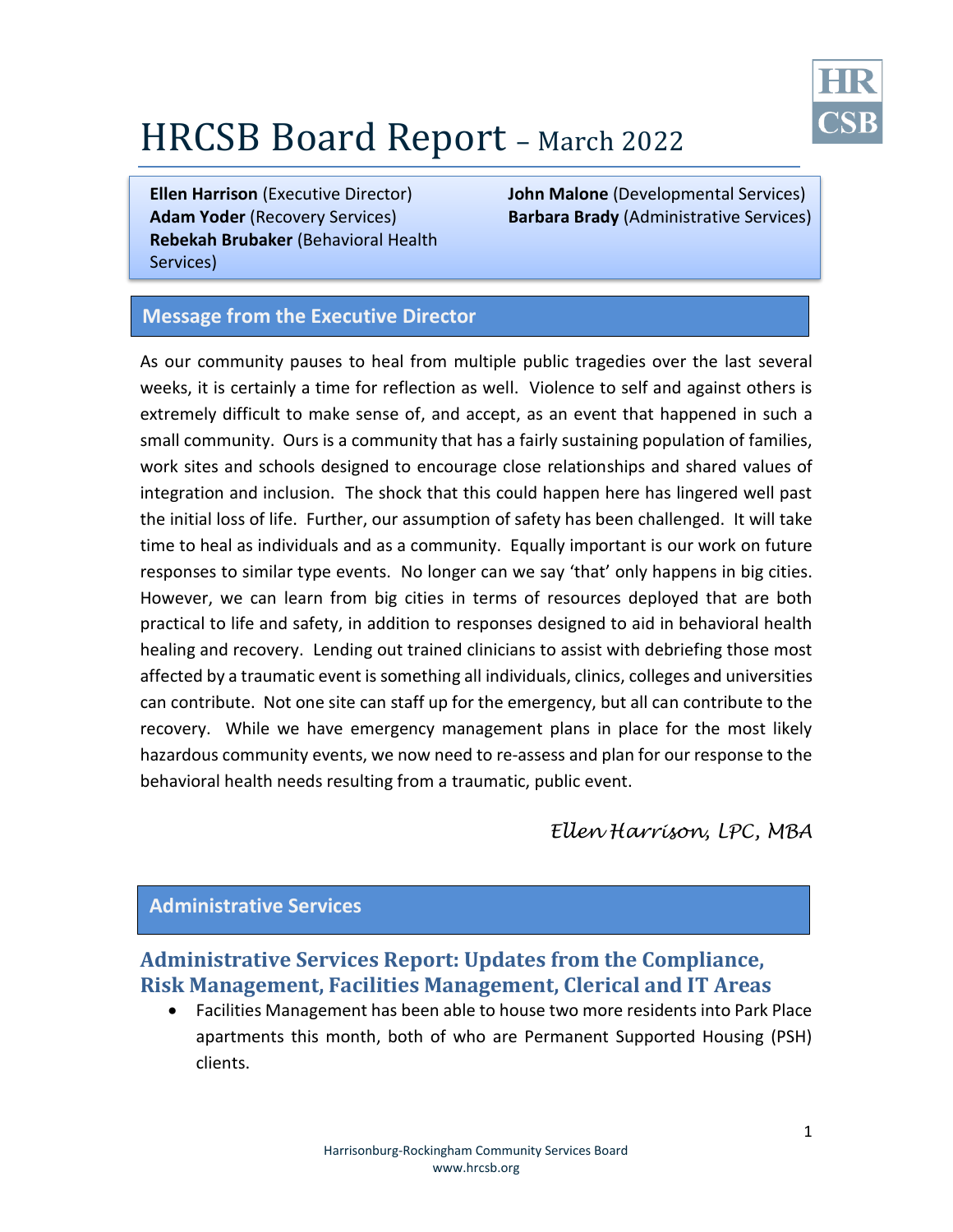

- Facilities Management also assisted PSH in purchasing a new vehicle for their programs. This will assist them in transporting clients and personal effects throughout the city and county as PSH works to house individuals.
- Our new Data Specialist assisted in the Mid-Year CARS submission for the first time. We especially appreciated the hard work and guidance of Controller, Stephanie Laos.
- Compliance Manager, Dana Dewing, was instrumental in guiding clinical colleagues through a Medicaid Appeal process regarding Mental Health Skill-Building Services.
- In the Compliance Department, we have vacancies in our Authorizations and Quality Improvement (Hourly) positions. The good news is that we promoted our new Benefits and Authorizations Specialist position from within, and they hit the ground running in their new position.
- There are a number of initiatives at the State level that involve new online systems for our teams to use. The following is a list of some of the most significant ones:
	- o CONNECT Launched in late 2021 for DBHDS Office of Licensing to have all interactions regarding licenses go through one portal. It is still experiencing problems although Q&A sessions and increased dialogue may begin soon.
	- $\circ$  Crisis Data Platform As part of the Crisis Continuum of Care, this portal is rolling out for all efforts to connect various aspects of Crisis programs. Emergency Services programs are using it (with some success), Community Stabilization (formerly Mobile Crisis) and Residential Crisis Stabilization have launched, and then the Bed Registry, among other programs will launch in the future. This rollout continues with some issues.
	- o Medicaid Enterprise System (MES) This is the DMAS portal due to launch April 4, 2022, and will incorporate ALL aspects of reporting to and credentialing to DMAS. It is a complex effort and all members of Compliance staff and many in the Finance Department are participating in the trainings.
	- o TRAC-IT This is the new online program to track efforts of our Early Intervention (ITC) program. This is still in critical stages of development also with an expected launch in April.
	- $\circ$  CCS The normal updates to the CCS data software are being vetted and will be effective July 1. Those who are close to the project say that the changes will be nominal and easier to address than in past years.
	- o Bigger Picture Additionally, DHBDS is investigating some significant Data related efforts, in order to simplify and unify their data collection and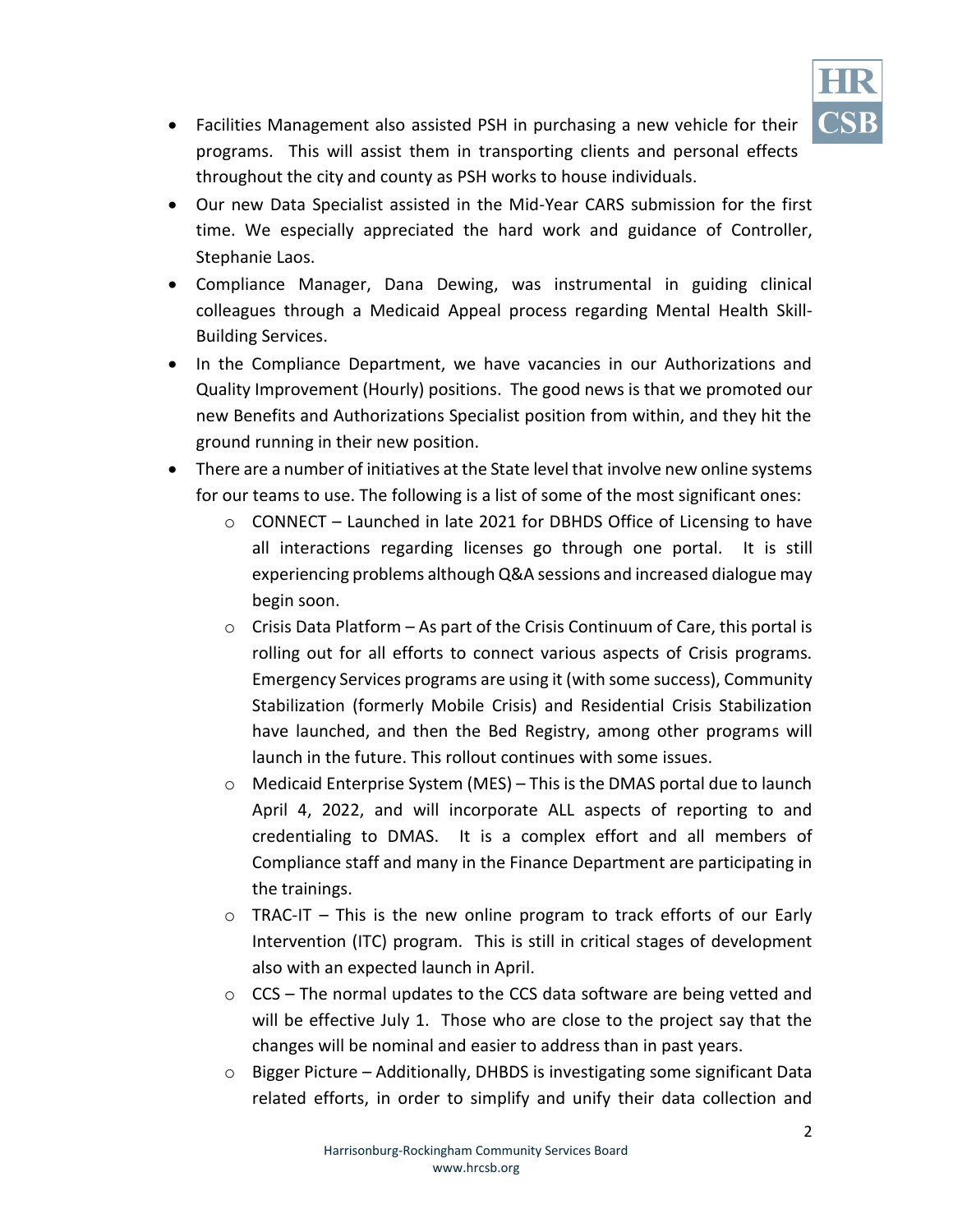

analysis capacity. This is a large-scale effort with high-level meetings for the moment but seems to have a lot of interest and momentum to move forward.

Various elements of Compliance, IT and clinical offices are involved in discussions, trainings and testing of these many portals and efforts. It can be both frustrating and exciting at the same time, especially when we can see possible solutions in the future.

• Finally, our biggest news of the month is that we are losing Dan Jenkins, our Risk Management Specialist. Dan leaves HRCSB after three years on Friday, March 4 for a Licensing Specialist position at DBHDS. Dan has been a great asset to HRCSB and the Administrative Services departments and will be missed. In addition to submitted regular Incident Reports, CHRIS reports, Root Cause Analyses and a myriad of other filing requirements (including policies), Dan has been the point person under Holly for the Construction and has served as the primary point of contact for all during the COVID pandemic. He was instrumental in following the ever-changing guidance, securing personal protective equipment for the agency and ultimately working out access to some of the earliest available vaccines. Most recently, he created an Emergency Management system and has just met with all departments for a second time to talk through some of the more sensitive aspects of safety in the workplace. Dan's humor and good work will be sorely missed.

#### **Behavioral Health Services**

#### **Same Day Access - Adult and Child**

We continue to provide walk-in intakes for adults and scheduled intakes for children and families. For the month of February (Feb  $1 - 24$ ), we have completed 57 adult intakes and 45 child intakes. We have had to reduce the number of intakes that we are able to provide during the month of February due to a staff transition. We are currently advertising for a full-time Same Day Access clinician and anticipate being able to serve fewer individuals during this period of a staff vacancy.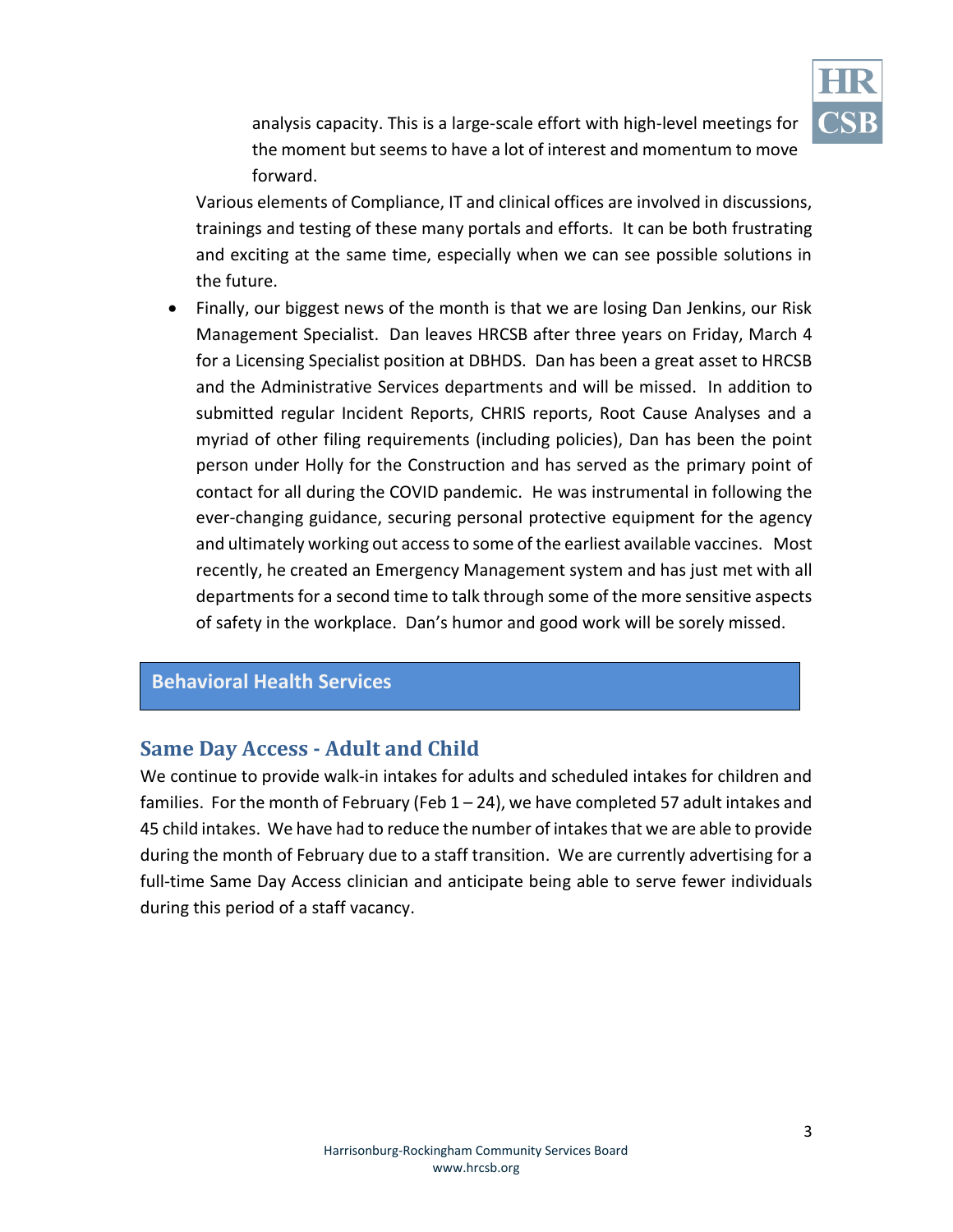





# **Outpatient Services – Adult and Child**

Both Adult and Child Outpatient therapy teams continue to provide services to individuals and their families via telehealth (video conferencing and/or telephone) and in-person,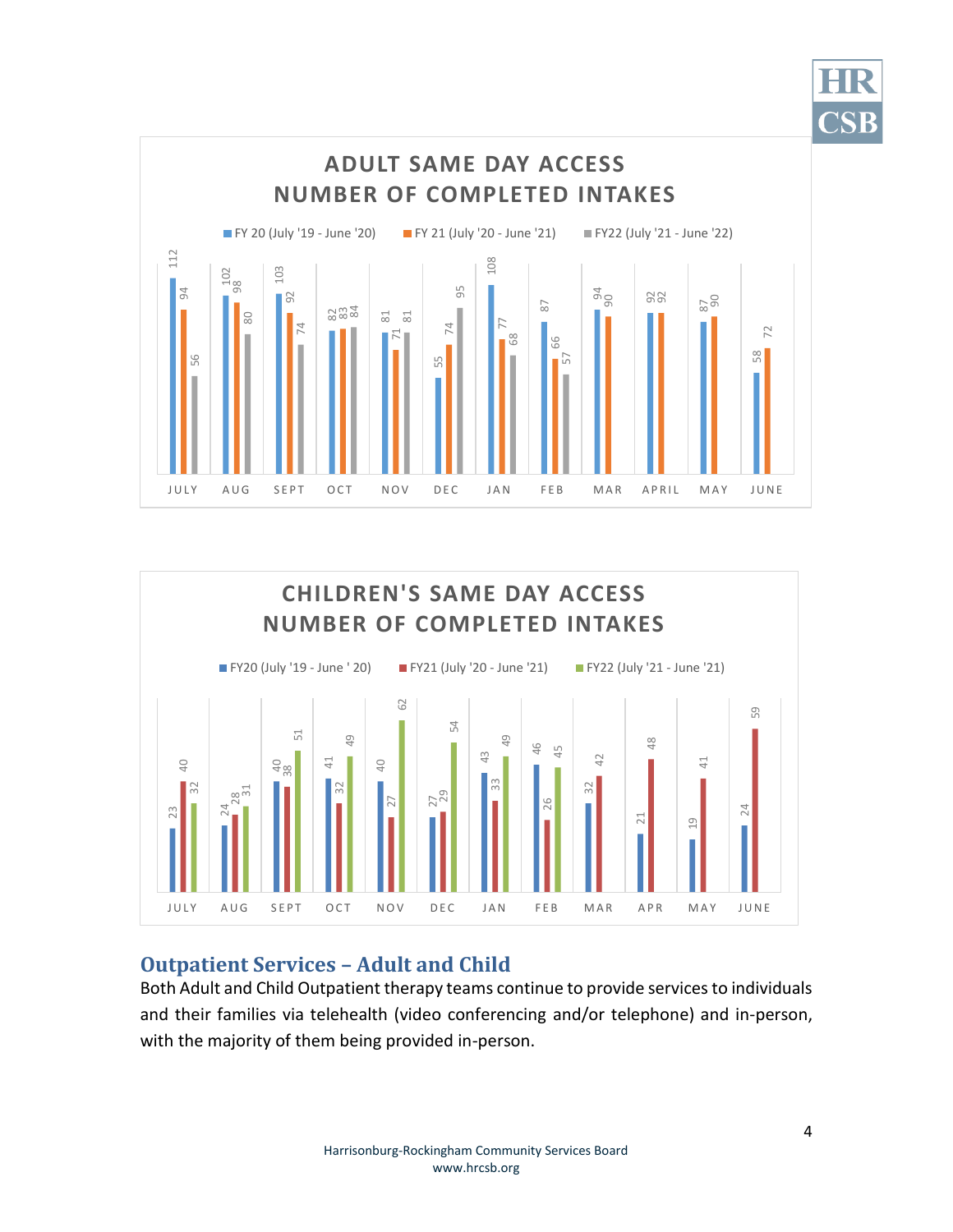

For the month of February (Feb 1 -23) in adult outpatient therapy, we provided mental health therapy to 222 clients, for substance use therapy services we provided services to 94 individuals and in our SA IOP program we served 11 individuals, for a total of 321 unduplicated clients served in therapy services. For the month of February (Feb 1 -23) in child outpatient therapy, we provided services to 367 clients and their families and currently have 638 clients enrolled in children's therapy services.



We continue to experience staff vacancies in a variety of licensed and licensed-eligible positions throughout the agency. One of the ways that we have attempted to support each other during these times of vacancies is by having staff from other departments temporarily help other departments when resources are available. Several of the adult outpatient clinicians have been helping to provide group therapy at Arbor House and have been providing support to Same Day Access by meeting with walk-ins who we are unable to be seen for an intake that day.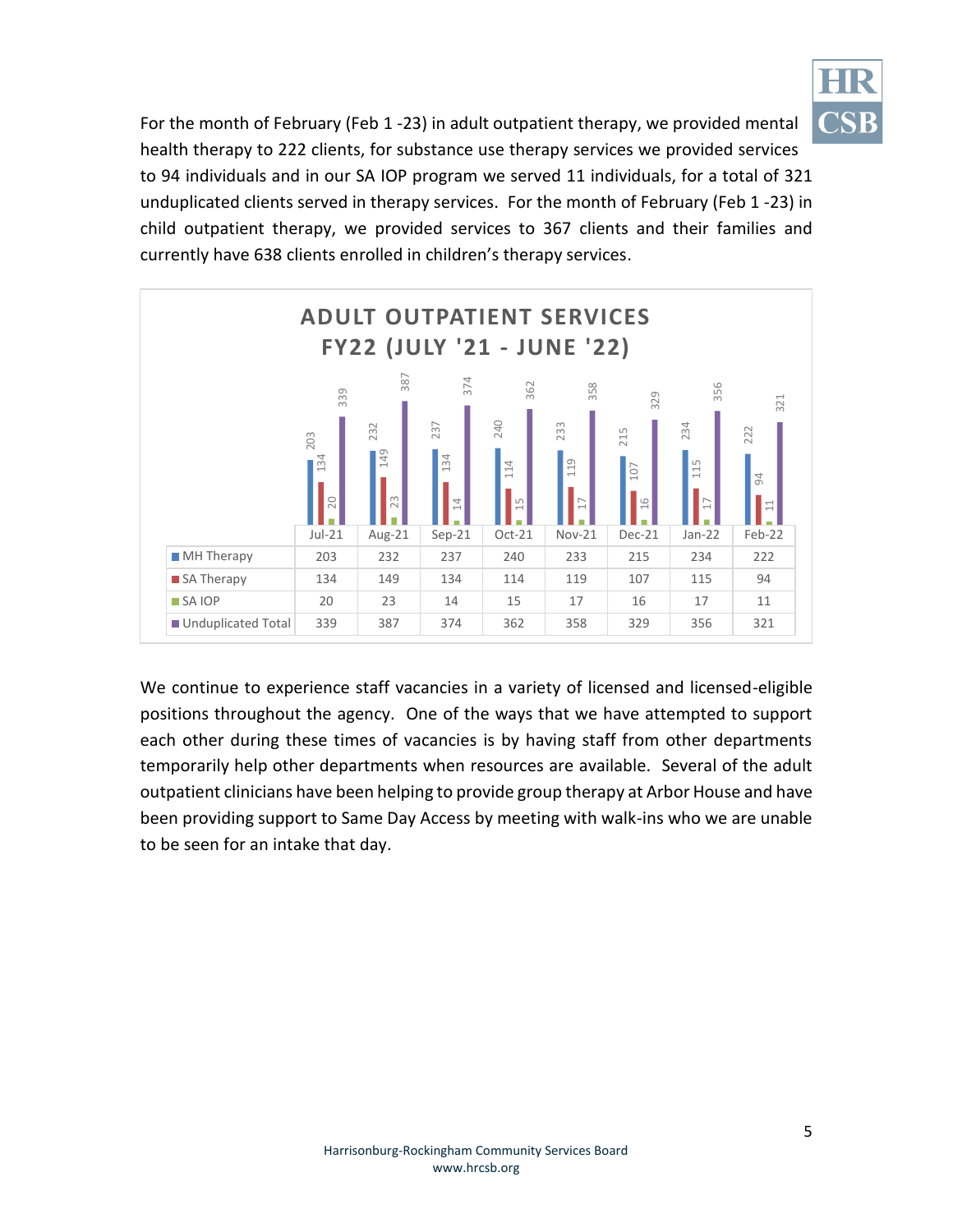



# **Arbor House (Crisis Stabilization Unit)**

Arbor House continues to set our maximum capacity at 5 individuals. This decision was made to ensure that each individual could have their own bedroom. For February (Feb 1- 23), our bed utilization was 46% based on 7-bed capacity, while our utilization rate based on the 5-bed capacity was 64%. We are pleased to share that at the beginning of

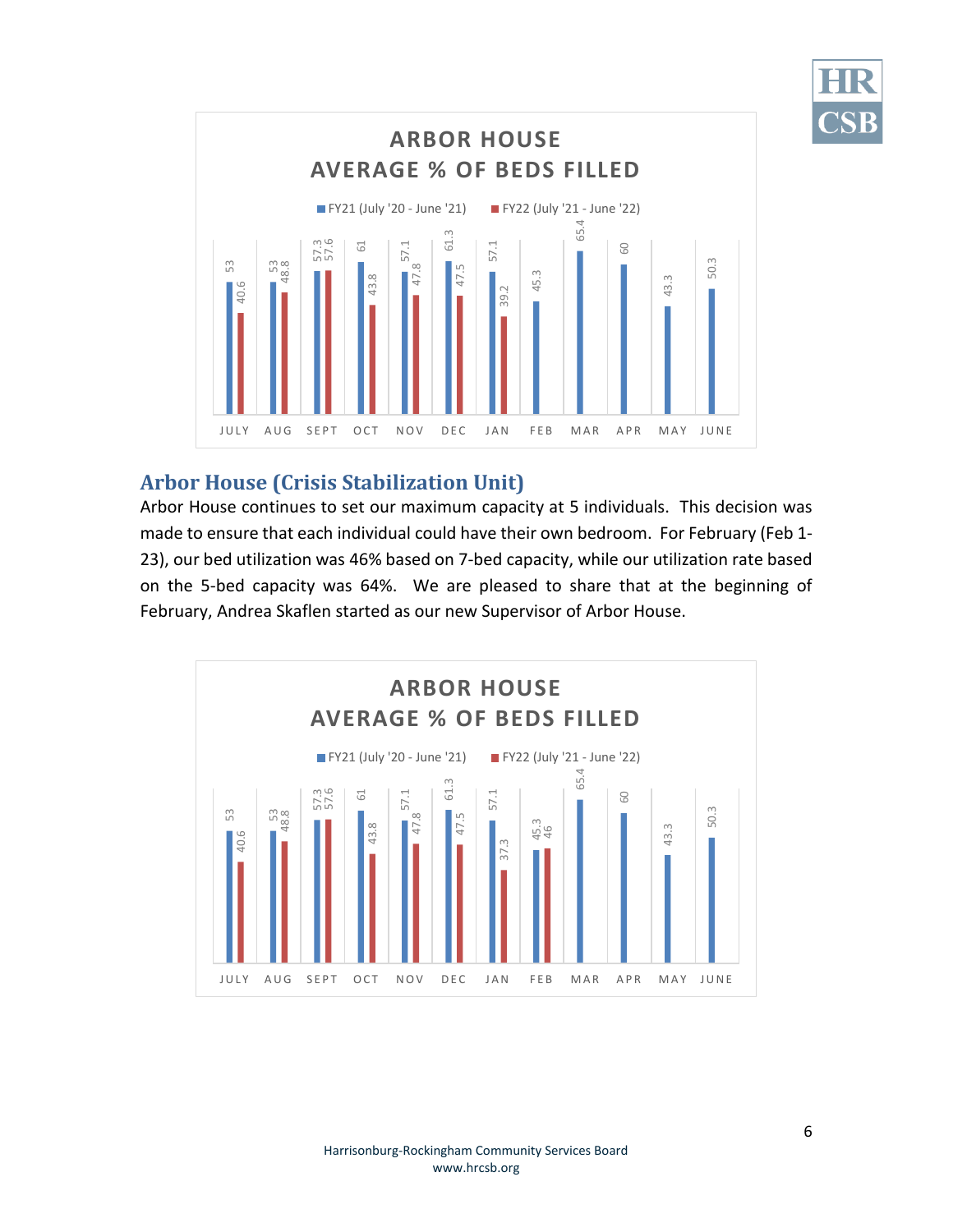

## **Behavioral Health Wellness**

During the month of February, our Behavioral Health Wellness Coordinator attended two "train the trainer" trainings, one for Applied Suicide Intervention Skills Training (ASIST) and the other for Adult Mental Health First Aid (MHFA). As a certifed trainer, our Coordinator will now be able to offer the training to others in our community.

#### **Children's Community Stabilization Services**

The HRCSB Children's Community Stabilization Clinician has provided services to four unique individuals and consultation/support to 8 additional individuals and their families during the month of February. Children's Community Stabilization has been able to provide consultation to other providers/resources in navigating crisis situations, linking to resources and expanding utilization of already established supports also during this month. Community stabilization has been active in completing additional trainings to further strengthen the support provided to youth, families and the community.

#### **Intensive Case Management**

Intensive Case Management (ICM) has provided support to 7 individuals during the month of February 2022. ICM continues participation with Rockingham County Public Schools and Harrisonburg City Public Schools Interdisciplinary Team for truancy and coordination with Juvenile and Domestic Relations Court Services Unit in effort to continue to provide support to youth in the community.

#### **Early Intervention – School Based Program**

Early Intervention Clinicians continue to provide services to students in the middle and high school setting in both Harrisonburg City Public Schools (HCPS) and Rockingham County Public Schools (RCPS). We have six clinicians plus a graduate-level intern within RCPS. There are two full-time clinicians working in HCPS. One clinician transitions between the two HCPS middle schools and one clinician works at Harrisonburg High School five days a week. For the month of February 2022, the team met with 274 students.

#### **Recovery Services**

#### **Mental Health Skill-building service (MHSS)**

Our MHSS program continues to recruit for our open fulltime mental health skill builder position. We have a handful of client referrals to be placed with our two fulltime skill builders and our supervisor, who also holds a small caseload. Full time staff hold caseloads of between 8-12 clients depending on the level of needs of each individual.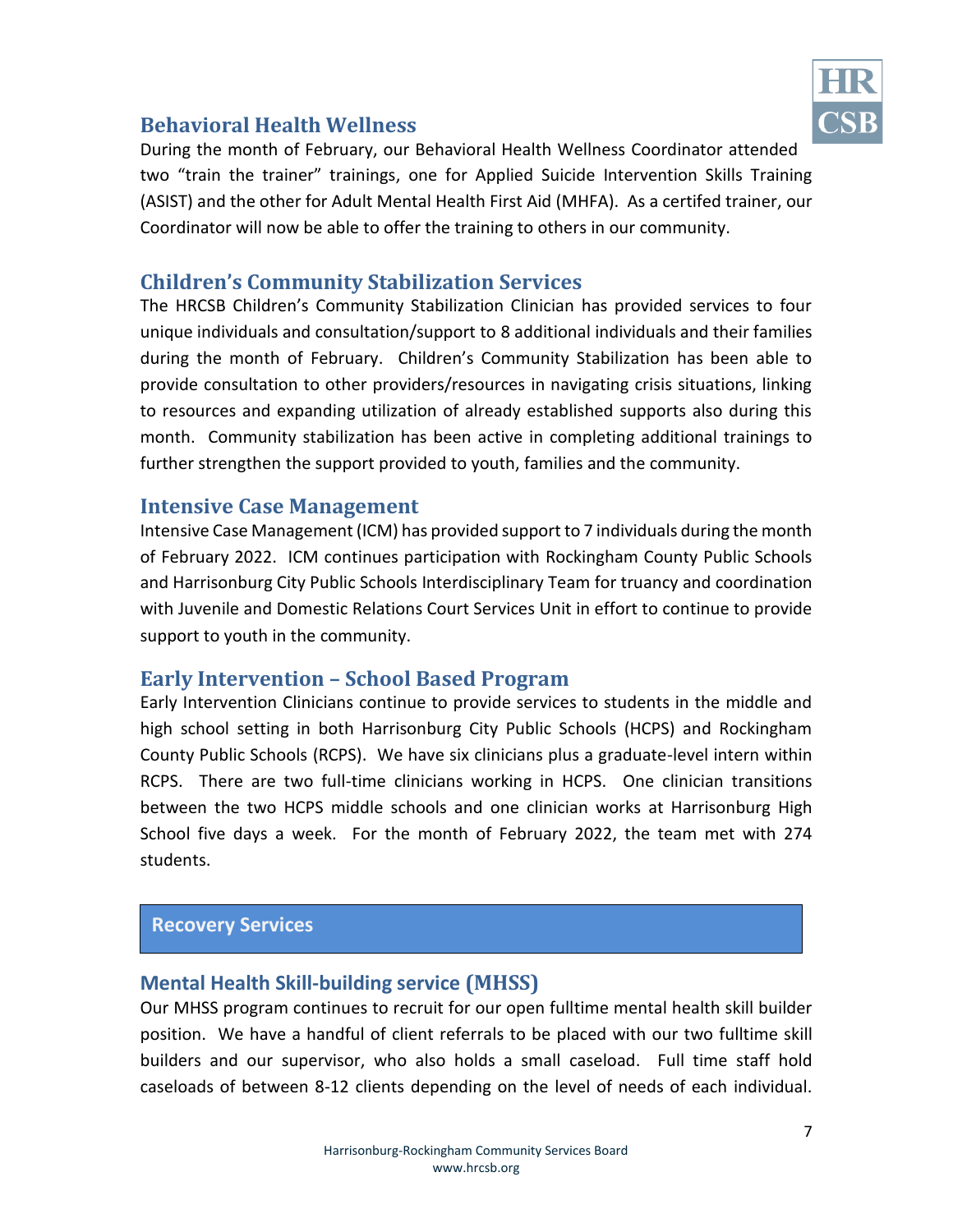

Staff typically provide services to individuals 1-3 times per week for at least on hour or more per service. Service visits may include a review of the individual's medications, to ensure they have an adequate supply and they are taking the correct medicine, at the correct dose at the correct time. This may involve teaching the client how to contact their pharmacy for refills or new medications. The service visit may include an inventory of food supplies in order to help create meal plans and a shopping list, based on the individual's budget. Staff may teach an individual how to clean, cook, do laundry or other independent daily living skills. Other visits may include accompanying the individual to a medical appointment to help them manage their stress in the appointment and to help them understand the information. The skill building staff are an important conduit of information to the rest of the client's treatment team, which includes the case manager, prescriber and others. Clients are typically enrolled in skill building for 12-24 months.

#### **Peer Support Services**

With the hiring of our new Peer Program Coordinator, things are moving forward nicely to formalize and grow our peer operations at the CSB. We are working to register all of our peers with the Board of Counseling, similarly to registering staff as QMHP's (Qualified Mental Health Professionals). DBHDS requires peers to register to ensure staff meet qualifications and complete 8 hours of annual trainings. HRCSB currently employs a full time Peer Program coordinator, three fulltime peers and one hourly peer. We have two fulltime peer vacancies we are hiring for in the Substance Abuse Outpatient program. The role of a peer is support, encourage and empower a client to continue to engage in their recovery. Peers themselves are individuals who have experienced sustained recovery from mental illness or substance abuse.

## **Permanent Supportive Housing (PSH)**

PSH currently has 18 participants, with 8 participants housed (13 total leases signed) and an additional three move-ins slated for early March. Our team has two open positions, including a second housing specialist and a PSH case manager. In spite of staffing changes and the low inventory of affordable housing, our program continues to grow. We have been able to steadily bring in new participants over the last couple of months. We've also been excited to have a couple of landlords come back to us with new units because they have appreciated the level of support they receive from our program. Our Park Road Apartments will be full starting in early March. The new residents there have been settling in really well. Each of them have significant histories of homelessness, with two who have been street homeless for over 10 years. It's been fun to watch the residents take pride in their space and make it their own.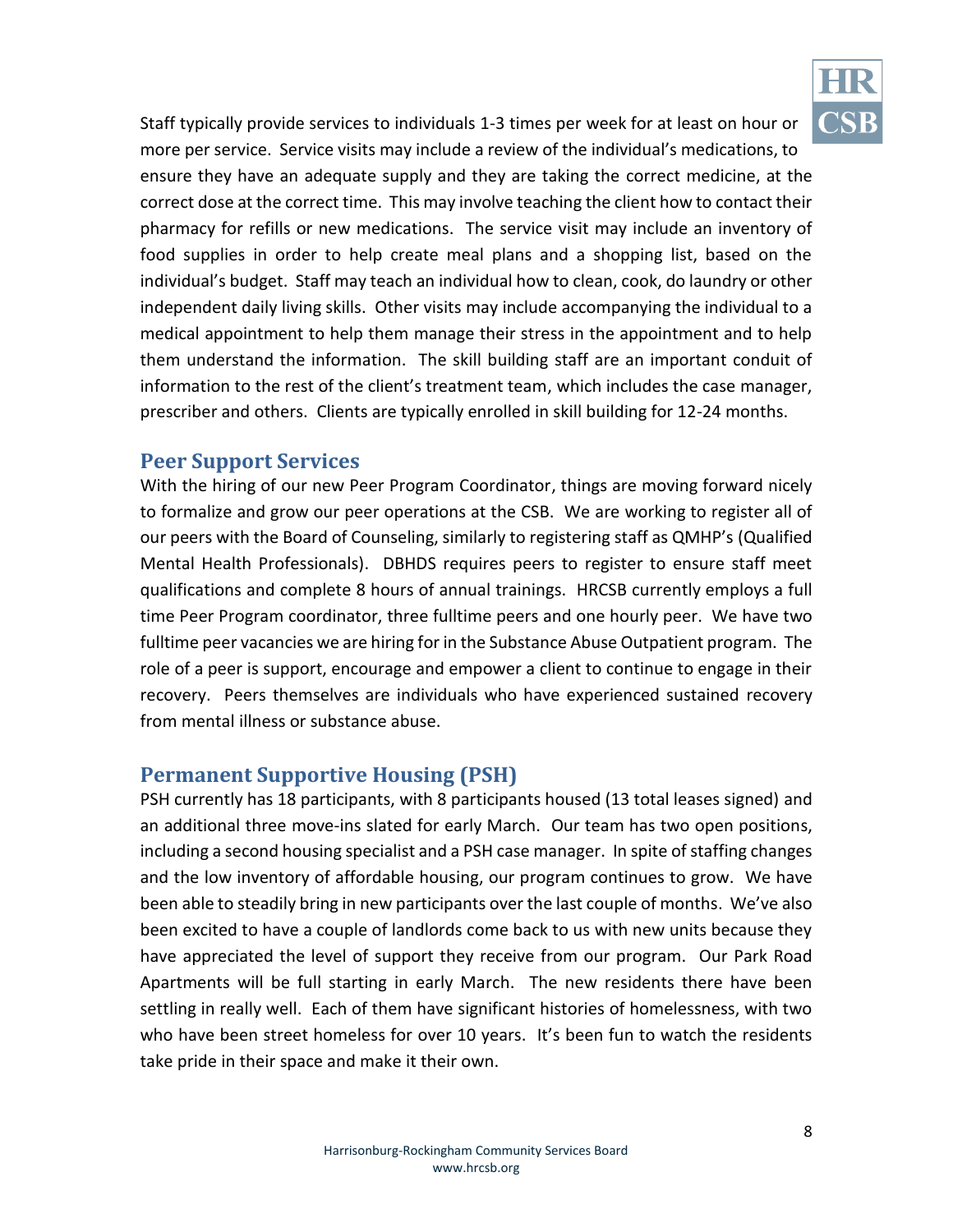

# **Western State Hospital (WSH)**

WSH census report for the month of December, HRCSB had a census per 100,000 of 5.7, and an average census of 7. Our region, Region 1, had an average census per 100,000 of 6.1, and an average census of 96. Region 1 is made up of 9 CSBs: Alleghany Highlands, HRCSB, Horizon Behavioral Health, Northwestern, Rappahannock Area, Rappahannock-Rapidan, Region Ten, Rockbridge Area and Valley.

## **Developmental Services**

#### **DD Case Management**

Developmental Disabilities (DD) Case Managers billed 289 units for the month of January with contracted DD case managers from Valley Associates for Independent Living completing an additional 19 billable units. These billing numbers have been fairly consistent for several months, however we do expect these numbers to change after the next WSAC meeting occurring in early March. Our CSB will be allocating 20 slots. Of those slots, 15 are new, and 5 are re-allocations.

Case managers completed 642 separate contacts to assist with linking clients to services, or monitoring their satisfaction, including 249 face to face visits. They also completed 25 annual ISPs, which by way of a data exchange are automatically updated into the Waiver Management System (WaMS) daily.

Currently we have 230 individuals receiving DD Waiver services. Of those, 60 require Enhanced Case Management, meaning they have recently received crisis services, emergency medical services, or are at significant risk as determined by the Support Intensity Scale. For those receiving Enhanced Case Management, support coordinators must complete face to face visits every 30 days, with 2 out of every 3 visits occurring in the client's home.

There are 223 individuals on the DD Waiver Waiting list awaiting services. There are currently 49 individuals on Priority 1 status, followed by 93 on Priority 2, and 81 on Priority 3. We received four referrals and completed two new waiver screenings.

## **Infant and Toddler Connection**

As noted in last month's report, we are continuing with efforts to implement the state's new data platform, Trac-It, in time for the May  $16<sup>th</sup>$  go-live date. As more information becomes available, we're figuring out how to best incorporate this new system into our current workflow.

The infant and toddler team welcomed two new staff in February and is now fully staffed.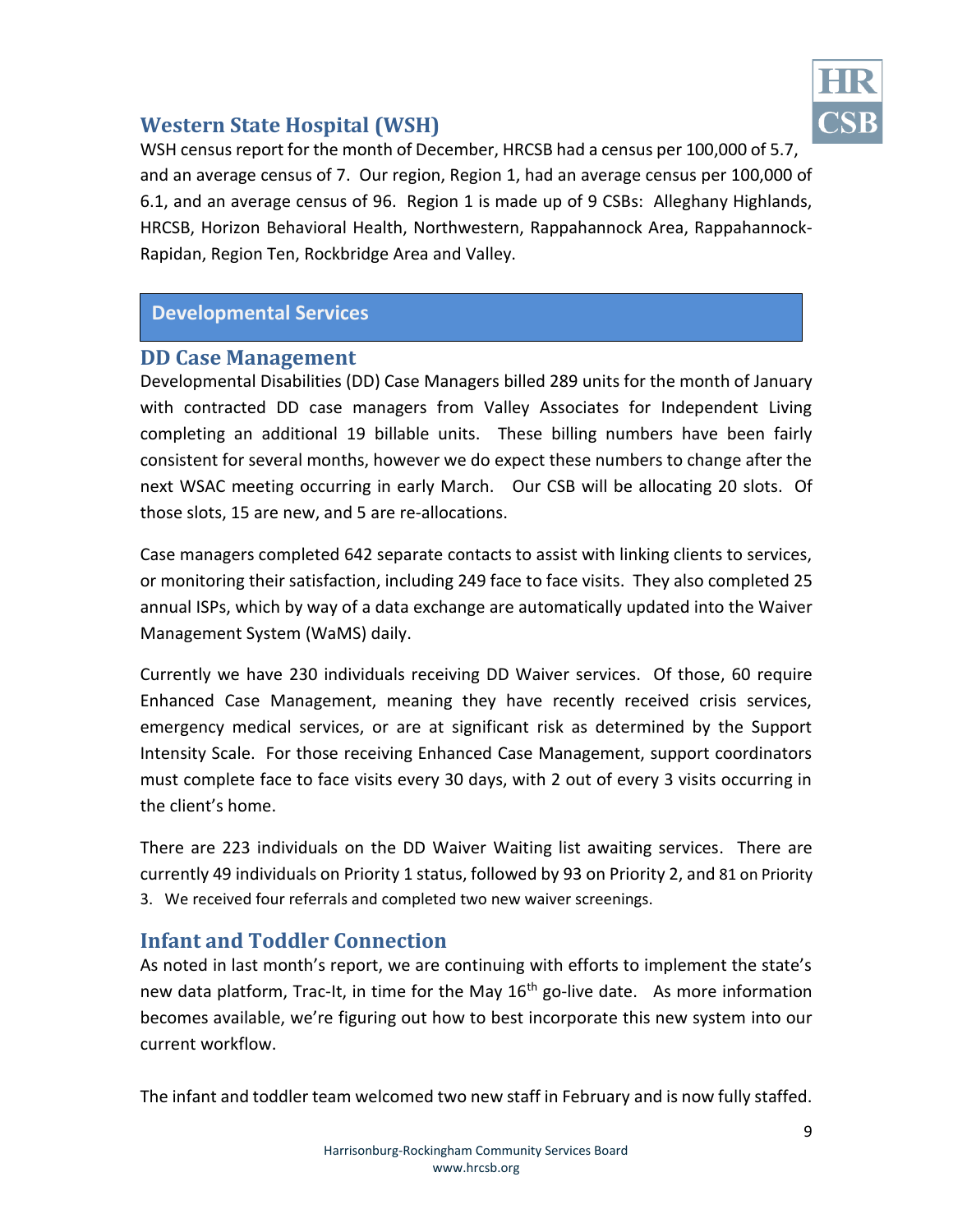

In February, the Centers for Disease Control released new developmental milestones for the first time since 2004. These developmental milestones assist parents, pediatricians, and other professionals in determining any delays in areas such as Social/Emotional Language/Communication, Cognitive development, and Movement/Physical Development. One significant change in the developmental checklist was previously based on 50<sup>th</sup> percentile milestones, but will now include some milestones which capture the 75<sup>th</sup> percentile. It is expected that these changes will assist in earlier identification of delays.

| Month:                                      | July        | <b>August</b>    | <b>September</b> | <b>October</b> | <b>November</b> | <b>December</b> | <b>January</b> | <b>February</b> |
|---------------------------------------------|-------------|------------------|------------------|----------------|-----------------|-----------------|----------------|-----------------|
| <b>Total Referrals</b>                      | 35          | 42               | 29               | 26             | 29              | 39              | 22             | 20              |
| <b>Monthly Referral</b><br>Goal             | 30          | 35               | 35               | 35             | 30              | 30              | 40             | 35              |
| <b>IFSP Completions</b><br><b>Per Month</b> | 25          | 21               | 24               | 14             | 24              | 17              | 19             | 19              |
| <b>Monthly Child</b><br>Count               | 165         | 179              | 181              | 185            | 189             | 191             | 191            | 210             |
|                                             |             |                  |                  |                |                 |                 |                |                 |
| <b>Data for Referrals</b>                   |             |                  |                  |                |                 |                 |                |                 |
|                                             |             |                  |                  |                |                 |                 |                |                 |
| <b>Parent Declines/No</b><br><b>Contact</b> | 11          | $\boldsymbol{9}$ | 10               | $\sqrt{6}$     | $\overline{7}$  | 5               | $\overline{3}$ | $\pmb{0}$       |
|                                             |             |                  |                  |                |                 |                 |                |                 |
| <b>Transfers</b>                            | $\pmb{0}$   | $\pmb{0}$        | $\mathbf{1}$     | $\mathbf{1}$   | $\pmb{0}$       | $\pmb{0}$       | $\pmb{0}$      | $\pmb{0}$       |
|                                             |             |                  |                  |                |                 |                 |                |                 |
| <b>Not Eligible</b>                         | 5           | $\overline{4}$   | 5                | $\mathbf 0$    | $\mathbf{1}$    | $\overline{2}$  | $\overline{2}$ | $\mathbf 0$     |
|                                             |             |                  |                  |                |                 |                 |                |                 |
| <b>In Process</b>                           | $\mathbf 0$ | $\pmb{0}$        | $\pmb{0}$        | $\pmb{0}$      | $\pmb{0}$       | 8               | 8              | 20              |
|                                             |             |                  |                  |                |                 |                 |                |                 |
| <b>Deceased</b>                             | $\pmb{0}$   | $\mathbf 0$      | $\pmb{0}$        | $\pmb{0}$      | $\pmb{0}$       | $\mathbf 0$     | $\pmb{0}$      | $\pmb{0}$       |
|                                             |             |                  |                  |                |                 |                 |                |                 |
| <b>Active</b>                               | 19          | 22               | 13               | 19             | 21              | 24              | 9              | $\pmb{0}$       |